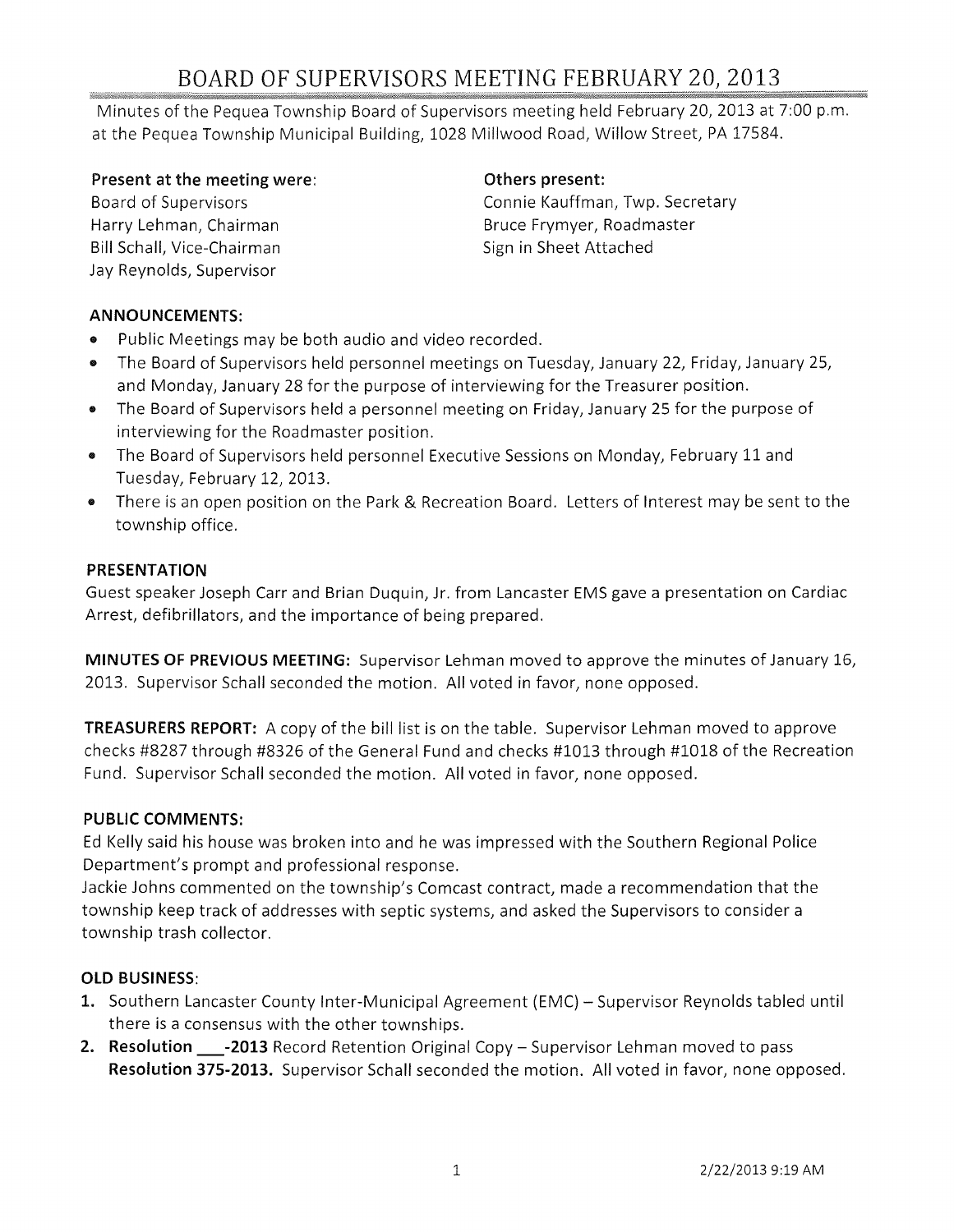#### NEW BUSINESS:

- 1. Set Date for Community Day Supervisor Lehman moved to authorize the Park & Recreation Board's request to hold Community Day on Saturday, June 1, 2013 and that expenditures do not exceed the money in the Community Days Donation Fund. Supervisor Reynolds seconded the motion. All voted in favor, none opposed.
- 2. Resolution # -2013 Close two PLGIT Funds Supervisor Lehman moved to pass Resolution #376-2013. Supervisor Schall seconded the motion. All voted in favor, none opposed.
- 3. Sale of Personal (Township) Property Crafco Spray Patcher Supervisor Lehman moved to accept the \$22,500.00 offer by East Union Township for the MODEL AF8160 year 2008 Magnum Crafco Spray Injection Patcher Serial Number 1C9AF1624814118160 with the proceeds being deposited into the State Highway Fund. Supervisor Schall seconded the motion. All voted in favor, none opposed.
- 4. Sewer Hookup Request for 198 W. Kendig Road Supervisor Lehman moved to approve 4 EDU of sewer capacity for the property located at 198 W. Kendig Road. Supervisor Schall seconded the motion. All voted in favor, none opposed.
- 5. Deer Crossing Sign Brenneman Road Supervisor Lehman moved to install two deer crossing signs in the area of 219 Brenneman Road. Supervisor Reynolds seconded the motion. Supervisor Lehman clarified that we already have one sign and need to purchase the second. All voted in favor, none opposed.
- 6. Appoint Roadmaster effective January 29, 2013 Supervisor Lehman moved to ratify the full-time employment of Bruce Frymyer retroactive to January 29, 2013 at the rate of \$22.50 per hour. Supervisor Schall seconded the motion. All voted in favor, none opposed. Supervisor Lehman moved to appoint Bruce Frymyer as Roadmaster effective January 29, 2013. Supervisor Schall seconded the motion. All voted in favor, none opposed.
- 7. Authorize Purchase of Cell Phones & Authorize Signing Master Price Agreement Supervisor Lehman moved to authorize the purchase of two cell phones at a monthly fee of \$56.55 plus surcharges and to authorize the Chairman and Secretary to sign the Master Price Agreement. Supervisor Schall seconded the motion. All voted in favor, none opposed.
- 8. Appoint Secretary to Full-Time status effective February 4, 2013 Supervisor Lehman moved to appoint Connie Kauffman to full-time status effective February 4,2013. Supervisor Reynolds seconded the motion. All voted in favor, none opposed.
- 9. Annual Rec Alliance Bike Ride Sunday June 23 letter of approval Supervisor Lehman moved to approve the 4<sup>th</sup> Annual Rec Alliance Bike Ride on June 23, 2013. Supervisor Reynolds seconded the motion. All voted in favor, none opposed.
- 10. Accept the resignation of Joan Gogoj from Park Board Supervisor Lehman moved to accept the resignation of Joan Gogoj as of February 28, 2013. Supervisor Reynolds seconded the motion. All voted in favor, none opposed.
- 11. EMC Seminar Reimbursement Request Supervisor Lehman moved to reimburse Pequea Township Emergency Management Coordinator Tony Williams \$31.66 for expenses incurred from an Emergency Management seminar. Supervisor Reynolds seconded the motion. All voted in favor, none opposed.

## **ADDENDUM**

1. Appoint Acting Treasurer effective February 28, 2013 - Supervisor Lehman moved to appoint Connie M. Kauffman as Acting Treasurer effective February 28,2013. Supervisor Schall seconded the motion. All voted in favor, none opposed.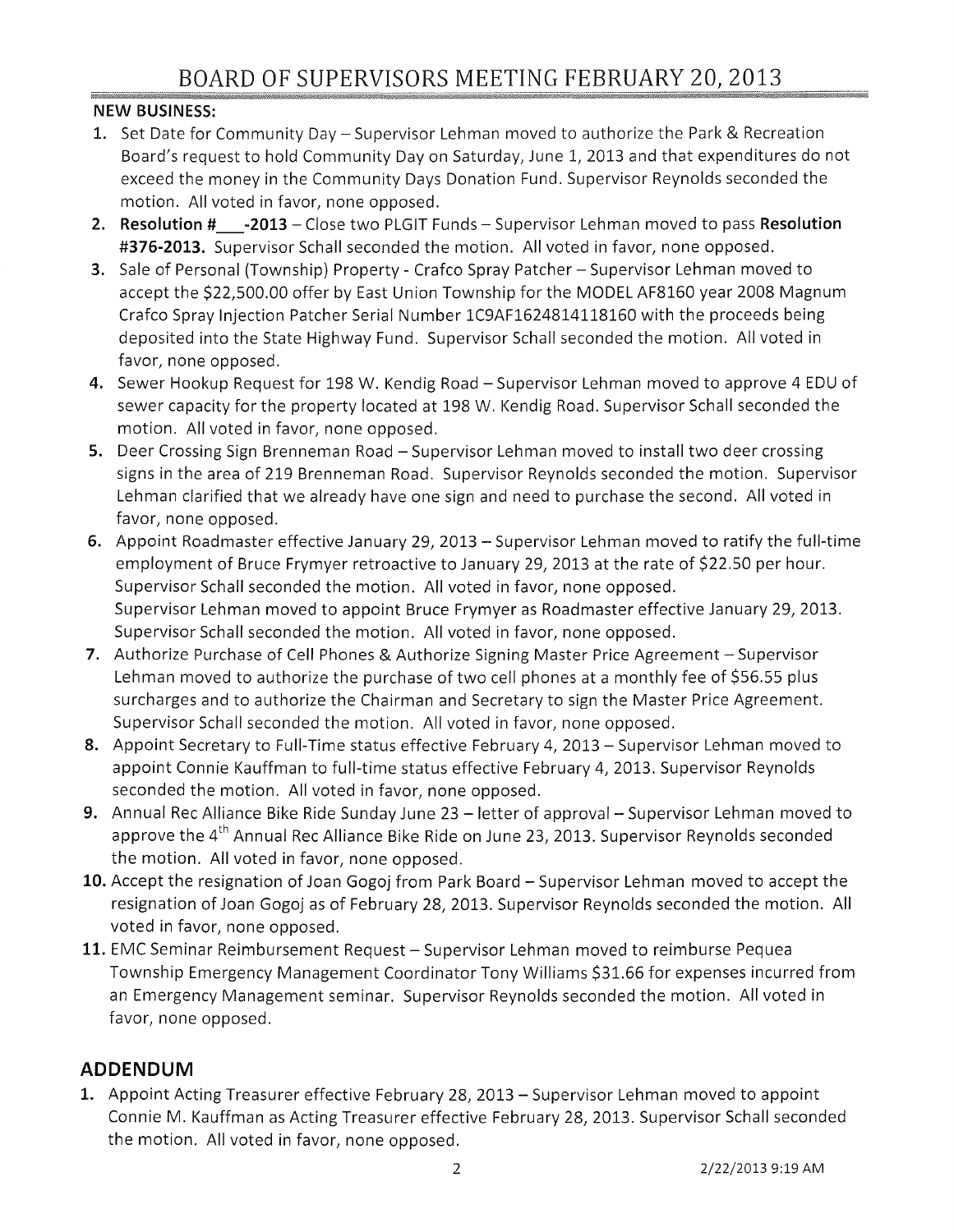## BOARD OF SUPERVISORS MEETING FEBRUARY 20} 2013

- 2. Appoint Street Light Tax Collector effective February 28, 2013 Supervisor Lehman moved to appoint Connie M. Kauffman as Street Light Tax Collector effective February 28, 2013. Supervisor Reynolds seconded the motion. All voted in favor, none opposed.
- 3. Treasurer Bond and Street Light Bond effective February 28, 2013 Supervisor Lehman moved to authorize the Township Secretary and theTreasurer to prepare and sign the necessary paperwork to change the name on the Treasurer Bond and Street Light Bond from Robert L. Porterfield to Connie M. Kauffman effective February 28,2013 and to authorize the Chairman to sign the prepared documents. Supervisor Schall seconded the motion. All voted in favor, none opposed.
- **4.** Appoint Open Records Officer effective February 28, 2013 Supervisor Lehman moved to appoint Connie M. Kauffman as Open Records Officer effective February 28,2013. Supervisor Schall seconded the motion. All voted in favor, none opposed.
- **5.** Adopt **Resolution # \_\_ -2013** to appoint Chief Administrative Officer effective February 28, 2013 - Supervisor Lehman moved to pass **Resolution #377-2013.** Supervisor Schall seconded the motion. All voted in favor, none opposed.
- **6.** Public Gathering Ordinance Supervisor Lehman moved to instruct the Pequea Township Solicitor to prepare a Public Gathering Ordinance with his recommendations. Supervisor Schall seconded the motion. All voted in favor, none opposed.

### **DEPARTMENTAL REPORTS:**

**Road Crew -** Report on file.

**Zoning/Code Officer -** Report on file.

**Southern Regional Police Department -** January Monthly Report is on the table. Officer Blank gave the report

**Southern Regional Police Commission -** January Meeting Minutes are on the table.

**Southern Lancaster County Inter-Municipal Council-** Supervisor Reynolds said January minutes are on the table.

**Emergency Management Coordinator -**

PEQUEA TOWNSHIP ZONING HEARING BOARD - No meeting held in February.

#### **ADVISORY BOARD REPORTS:**

Pequea Township Planning Commission - Meeting held January 30, 2013. Special meeting held February 7, 2013.

**Pequea Township Park & Recreation Board -** Meeting held February 13, 2013. Minutes are on the table.

#### **MEETING ADJOURNED** at 7:43p.m.

Respectfully submitted,

Connie Kauffman

Connie Kauffman, Township Secretary